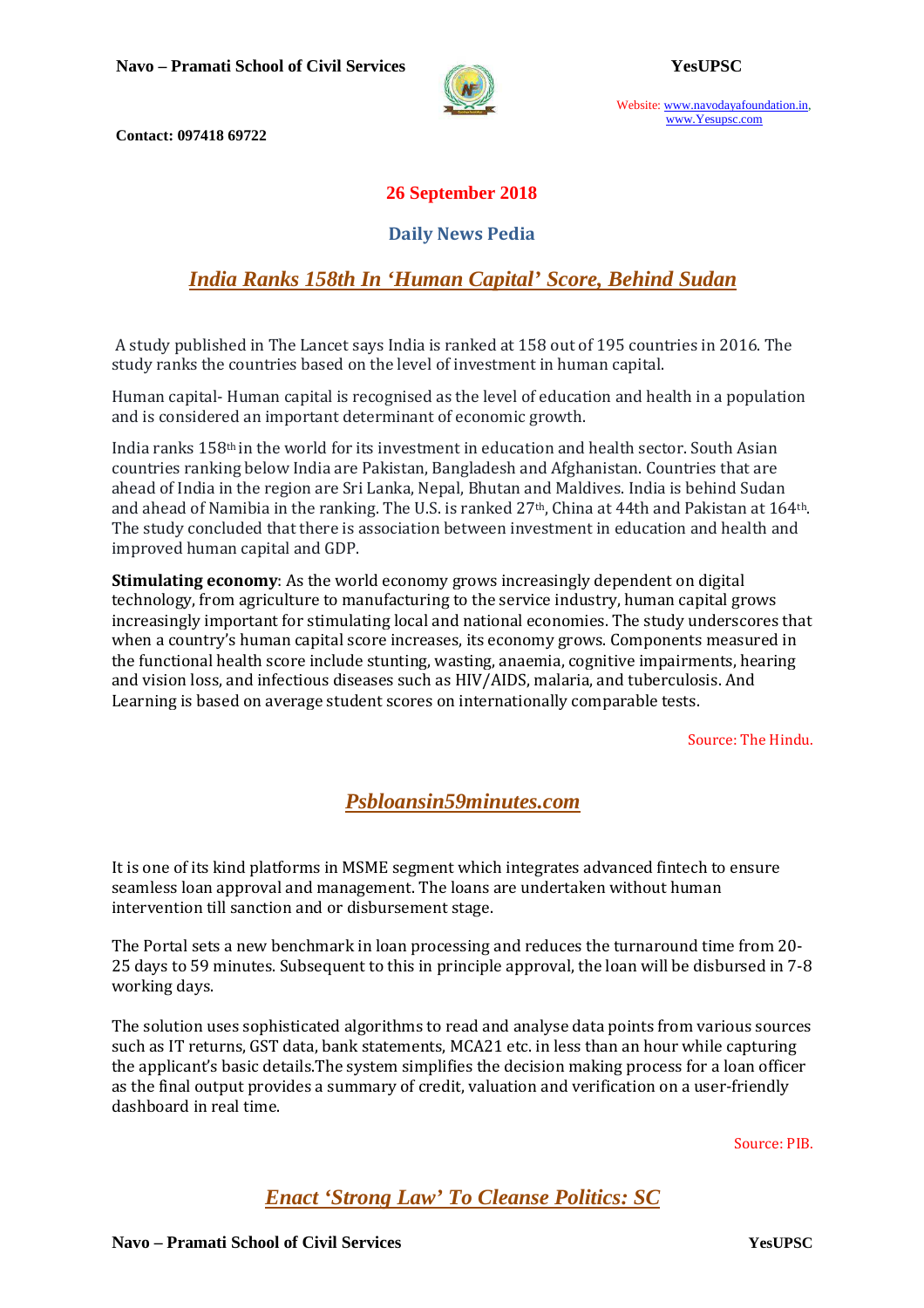Supreme Court wants Parliament to formulate a strong law to cleanse Political system in India.

Court has referred *N. Vohra Committee report* before passing its orders on decriminalizing politics. Committee report has highlighted the problem of criminal nexus among criminals, politicians and bureaucrats in India which could have been one of the reason behind Mumbai Blast. According to SC, collaboration of a diffused network of criminal, police and political patrons needs to be rectified.

*SC over rapid criminalization in politics has demanded:* Parliament should frame a law that makes it obligatory for political parties to remove leaders charged with "heinous and grievous" crimes such as rape and murder. Candidate should submit their criminal past record to Election Commission. Political Parties in turn to publish online the pending criminal cases of candidate on their website, newspaper and on TV channel. Political party should refuse tickets to offenders in both parliamentary and assembly poll. Reforms addressing election finance.

*Current Ground for disqualification under RP Act, 1951:***Section 8 and 8A:** Conviction for certain actions and corrupt practices. **Section 9 and 9A:** Corruption or disloyalty and when there is subsisting contract between person and government. **Section 10 and Section**  10A: Disqualification for offices under Government Company and failure to lodge account of election.

Source: The Hindu.

# *Indian Culinary Institute*

 The main objective of setting up of the Indian Culinary Institute (ICI) is to institutionalize a mechanism to support efforts intended to preserve, document, promote and disseminate Indian Cuisine, meet the sectoral requirement of specialists specific to Indian Cuisine, as also of promoting Cuisine as a Niche Tourism product.

The ICIs will be Centres of Excellence which will offer structured regular programmes of study specific to culinary arts and culinary management leading to graduate and post graduate level degrees, promote research and innovation, organize demand driven certificate and diploma courses, document and create data base specific to Indian cuisine and commission studies and survey on cuisine.

*Significance:*In India, at present, there is a dearth of state-of-the-art training ground to groom top-of-the-line chefs of international standards. To fill this void, the Indian Culinary Institute would provide the appropriate training platform at par with the elite "Chef Schools" functioning in different parts of the developed world.This effort will facilitate building a super-speciality food production work-force to assure positions of culinary experts in the hospitality industry. The ICIs will also help the local youth to get trained in these streams as well as create entrepreneurs and make them self-sufficient.The hotel and tourism industry in the proximity of these institutes will also get benefitted by getting the trained and skilled manpower which in turn will enhance their business.

Source: The Hindu.

### *Amazon Arm Backs Data Localisation*

Amazon invested in data centres in India so that it can assure the government that all the data stays in the country. There is opposition from experts and foreign firms over proposed data localisation norms in India.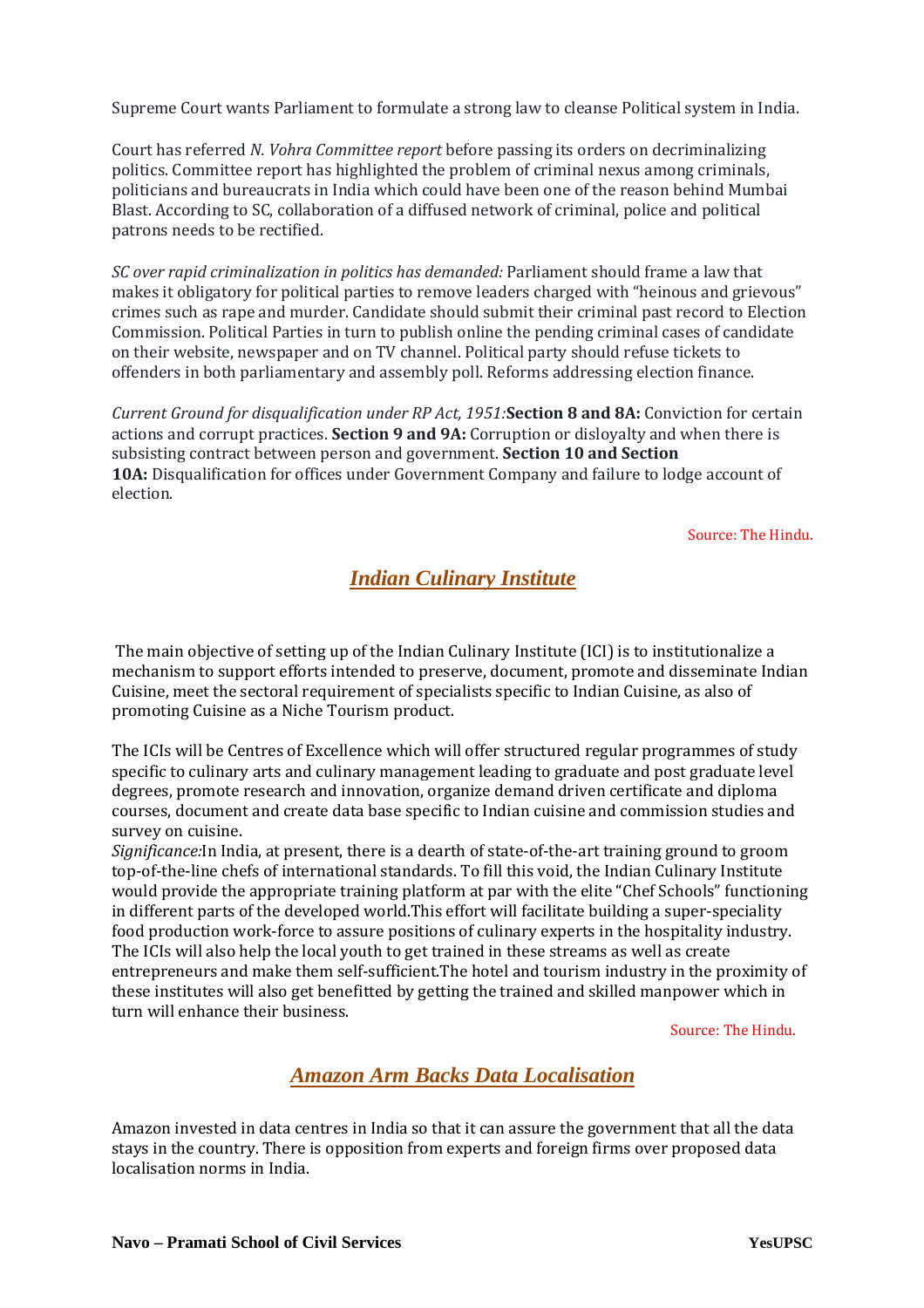The draft 'The Personal Data Protection Bill, 2018' proposes that critical personal data of Indian citizens be processed only in data centres located within the country, while personal data may be transferred outside India. However, at least one copy of the data will need to be stored in India. The proposal has been termed as "regressive" and a "trade barrier" by experts.

Amazon assured that they provide customers with the access to tools so that they can determine where the data is located, they can monitor. It is all about data security, it comes down to whether one can be assured that if one hosts data in a particular location, that's going to stay secure and people don't have access [and] who shouldn't have access to it. In India, an application called Reunite uses Amazon Recognition to find lost children.

Source: The Hindu.

### *EDITORIAL*

To Read

#### **Building from debris**

Construction and demolition waste is an environment and public health hazard. Its recycle and reuse offers a sustainable solution

India is urbanising faster than its urban planners can handle. We are building roads, bridges, flyovers, factories, commercial complexes and also building and renovating our homes and residential properties (sometimes to upgrade the buildings or to take advantage of higher FSI regulations now allowed in many cities). But we do not pay sufficient heed to the construction and demolition (C&D) waste we generate, for example, bricks, concrete, stones, hard core subsoil, topsoil, timber, glass, gypsum, ceramics and also plastics. Neglecting this waste has consequences for public health as well as the environment.

There is no agreement on the volume of C&D waste. The Ministry of Environment, Forests and Climate Change in 2010, put the annual estimate of C&D waste at 10-12 million tonnes. The Central Pollution Control Board settled for 12 million tonnes in 2011, but its Guidelines Document of 2017 has upped the estimate to 25-30 million tonnes, based on information from the Ministry of Urban Development. The Centre for Science and Environment, swung to the other extreme and estimated C&D waste at a humongous 530 million tonnes for 2013, as they include the waste from renovations/repairs, assuming that one-third of the existing stock of buildings carried out renovations/repairs in 2013.

The most recent annual estimate of C&D waste in Indian cities is 165-175 million tonnes, jointly prepared for the period 2005 to 2013, by two government agencies, the Building Materials and Technology Promotion Council, and the Centre for Fly Ash Research and Management. This waste is dumped illegally on vacant sites, on the sides of highways, below fly-overs, beside lakes and rivers, in other low-lying areas and open storm water drains. Delhi and Bengaluru provide glaring examples of this practice, commonly known as "fly-tipping". In Bengaluru, C&D waste is increasingly being used to encroach on lake-bed land for construction.

Delhi's air pollution is in no small measure due to the high presence of particulate matter (PM 2.5 and PM 10), resulting from the construction debris strewn around the city. Waterlogging, with all its adverse impact on public health and the environment, is another consequence as the runoff from smooth surfaces is trapped in the debris.

Other countries have faced similar challenges and have done something about it. Germany faced huge issues in disposing of the post-war bomb rubble. Stuttgart solved this problem by creating a mini-hillock outside the town which is now a recreational hand-gliding spot. While C&D waste was earlier typically sent to dump sites in many countries, in the past 20 years or so there has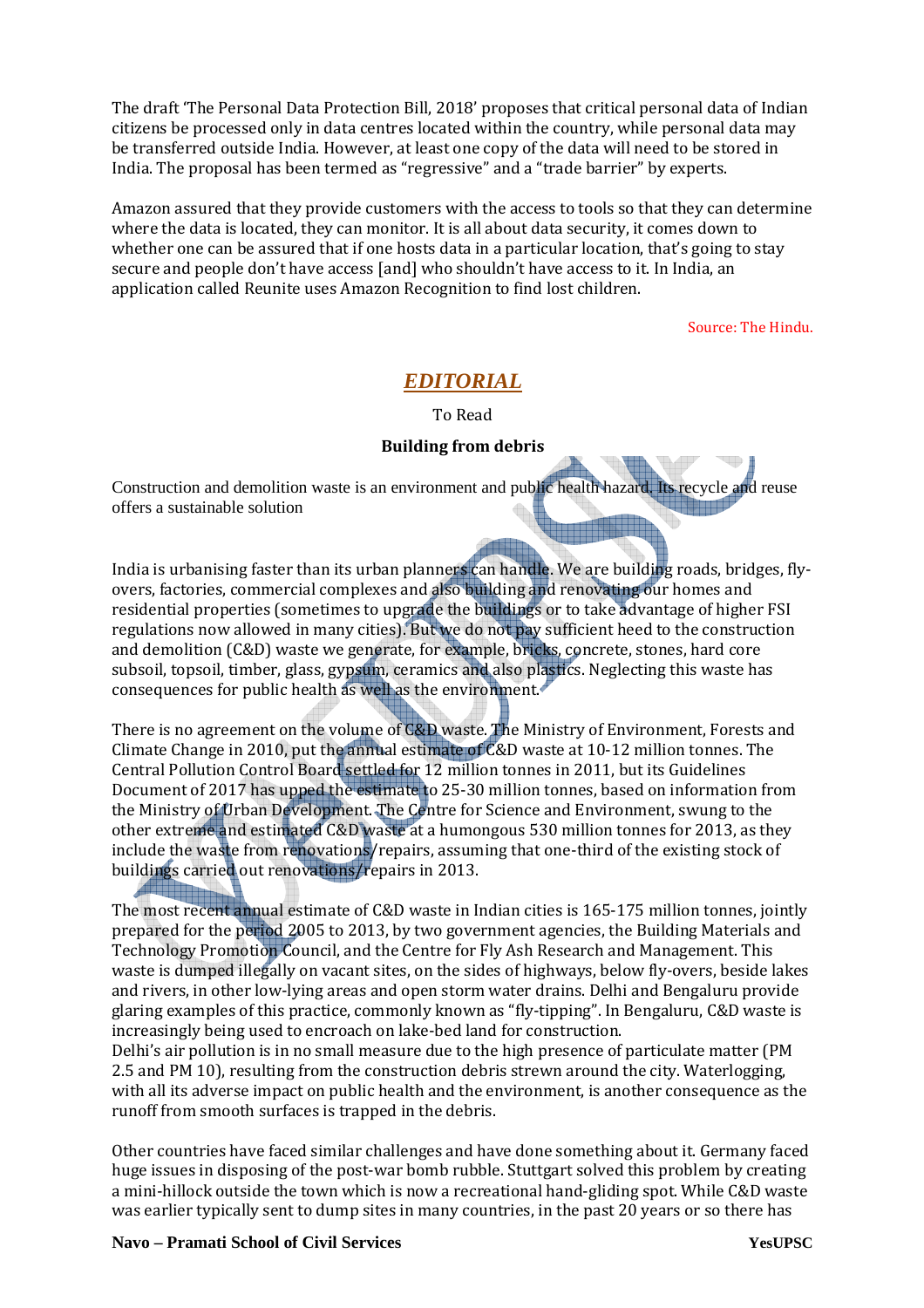been a greater appreciation of the reuse and recycling possibilities of the waste into construction material (recycled aggregate concrete, manufactured sand, etc.) and its implication for the conservation of natural resources.

An EU study has calculated that an average of 28 per cent of all C&D waste was recycled in EU countries in the late 1990s. Since then, most EU members have set goals for recycling C&D waste that range from 50 per cent to 90 per cent of their C&D waste production. The UK's use of recycled aggregates (materials formed from a mass of fragments or particles loosely compacted together) is the highest in Europe and accounts for 25 per cent of all aggregates used in construction. This has created a vibrant recycling industry, which promotes innovation and new products and their uses, while the International Recycling Federation works to harmonise quality standards for recycled materials.

Even in the US which is known for its proliferation of landfills, California, the most progressive state, has promulgated an ordinance which requires 50 per cent recycling of C&D waste and 75 per cent diversion of inert away from landfills.

Closer home, Singapore was recycling 98 per cent of its construction waste by 2007. Hong Kong has been recycling its waste to produce recycled aggregates (RA) for use in government projects and R&D work. In Taiwan, a comprehensive plan for the management of C&D waste was put in place in 1999 as a response to the challenge posed by the severe earthquake that year, which damaged about 100,000 dwellings. ina alama san da an an a

India's record, by comparison, is very poor. Until two years ago, C&D waste was not even looked at separately from the municipal solid waste (MSW). The Municipal Solid Waste (Management and Handling) Rules, 2000, merely stated that C&D waste be "separately collected and disposed of in accordance with State laws". Only there were hardly any state laws! But in 2016, recognising the importance of growing volumes of C&D waste in urban areas and the significant differences in the origin and quality of this waste and in the methods of its recycling and reuse, the Construction and Demolition Waste Management Rules 2016 were separately notified by the Ministry of Environment, Forests and Climate Change, and the Solid Waste Management Rules (2016) superseded the 2000 Rules. This reflected the growing recognition of the need to manage C&D waste separately from the municipal solid waste.

The presence of C&D waste in the mixed waste reduces the effectiveness of composting or biomethanation and also reduces the calorific value and combustibility of the MSW. The presence of MSW in debris similarly reduces the quality of recycled C&D waste. While builders and renovators must keep C&D waste unmixed, urban local bodies must ensure that the Rules are enforced. For example, the Rules specify that all government construction projects, at all levels, should utilise between 10 and 20 per cent of C&D recycled products (aggregates, kerb stones, paver blocks, tiles and manufactured sand). This has not happened despite the orders of the National Green Tribunal and other regulatory bodies.

In Delhi itself, which has three C&D waste recycling plants set up by IL&FS Environment, at Burari (2000 TPD capacity), Shastri Park (500 TPD capacity) and Mundka (150 TPD capacity), the government projects have used only 200,000 tonnes of recycled material per annum even as the C&D waste generated has reached 1.5 million tonnes per annum.

The C&D waste recycling industry is in a very nascent stage in India. The challenge is to ensure that C&D waste comes to the recycling plants as segregated input, and the recycled products are picked up for use in construction. The government has to build awareness of the value of recycled products and also provide standard codes to ensure adherence to quality. The government also has to set an example in its own construction activity by complying with the Rules. At the same time, the incentives also have to be aligned for the private sector, for example, the imposition of a reasonable charge for disposal at dumpsites can induce builders or